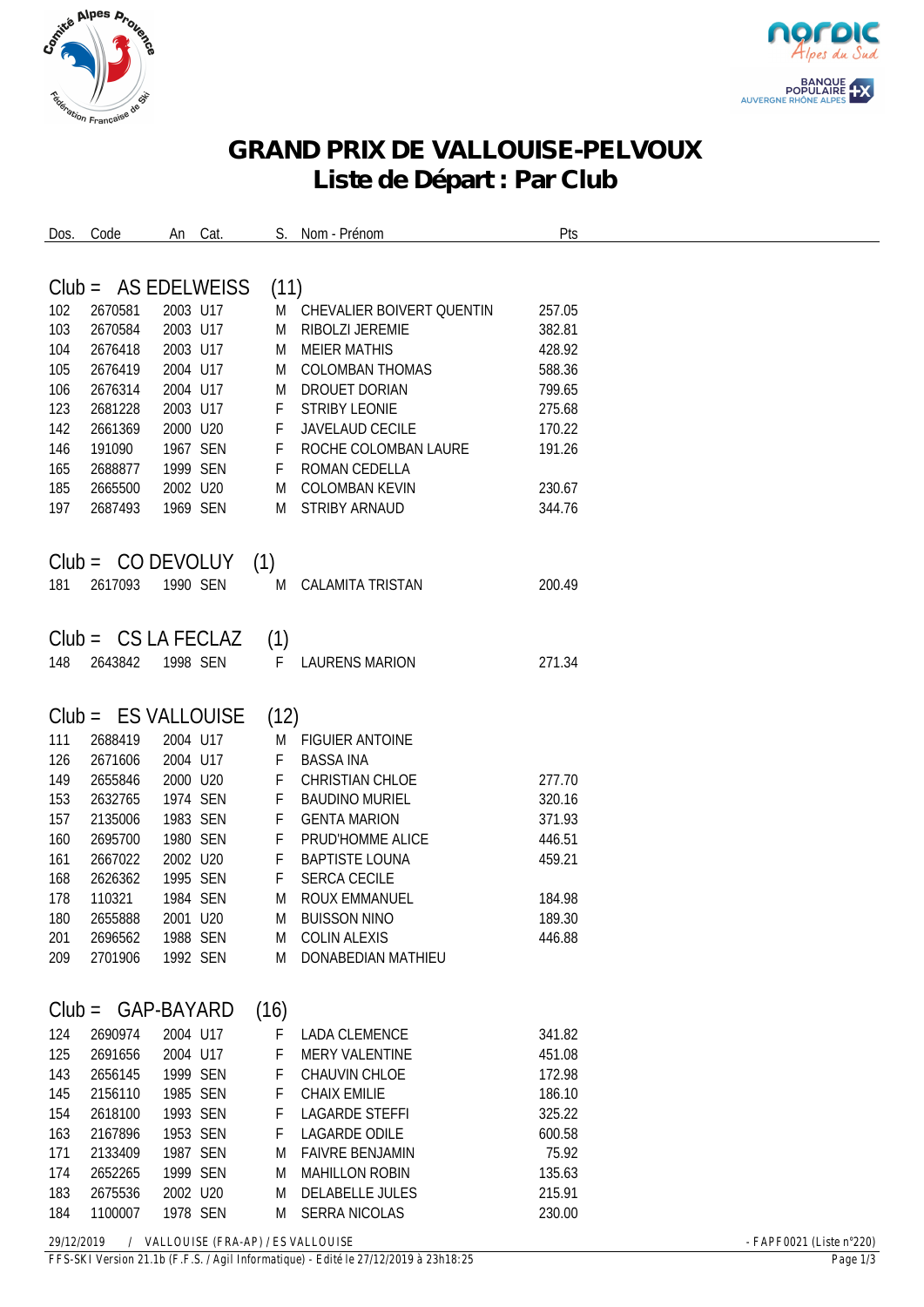| Dos.                          | Code                  | An       | Cat.                                           | S.   | Nom - Prénom                | Pts    |                                    |  |
|-------------------------------|-----------------------|----------|------------------------------------------------|------|-----------------------------|--------|------------------------------------|--|
| 186                           | 2678830               | 2001 U20 |                                                | M    | <b>MAHILLON TOM</b>         | 238.88 |                                    |  |
| 191                           | 2691735               | 2002 U20 |                                                | M    | <b>DIEUZY VICTOR</b>        | 265.59 |                                    |  |
| 198                           | 2655177               |          | 1971 SEN                                       | M    | MARQUET CHRISTOPHE          | 352.21 |                                    |  |
|                               |                       |          |                                                |      |                             | 389.77 |                                    |  |
| 199                           | 2696970               |          | 1993 SEN                                       | M    | <b>VINCENT CHAIX SAMUEL</b> |        |                                    |  |
| 207                           | 2703257               |          | 1993 SEN                                       | M    | <b>GONSOLIN LOIC</b>        |        |                                    |  |
| 211                           | 2349316               |          | 1988 SEN                                       | M    | <b>BAILLE AURELIEN</b>      |        |                                    |  |
|                               |                       |          |                                                |      |                             |        |                                    |  |
|                               |                       |          |                                                |      |                             |        |                                    |  |
| $Club =$                      |                       |          | MTGVE V.CLAR                                   | (14) |                             |        |                                    |  |
| 101                           | 2670583               | 2003 U17 |                                                |      | M QUERE ZIAN                | 233.85 |                                    |  |
| 109                           | 2674021               | 2004 U17 |                                                | M    | <b>MOLINATTI TRISTAN</b>    |        |                                    |  |
|                               |                       |          |                                                |      |                             |        |                                    |  |
| 110                           | 2695848               | 2004 U17 |                                                | M    | EL FAZANI SOFIANE           |        |                                    |  |
| 122                           | 2671004               | 2003 U17 |                                                | F    | PROCHET ALICE               | 266.42 |                                    |  |
| 127                           | 2671003               | 2003 U17 |                                                | F    | <b>MEYER NIMA</b>           |        |                                    |  |
| 150                           | 2680145               |          | 1976 SEN                                       | F    | <b>MEYER MIRIAM</b>         | 286.50 |                                    |  |
| 155                           | 2699639               |          | 1991 SEN                                       | F    | <b>BELIN MATHILDE</b>       | 327.38 |                                    |  |
| 159                           | 2669230               |          | 1970 SEN                                       | F    | PROCHET CHRISTINE           | 391.23 |                                    |  |
| 164                           | 2270582               |          | 1982 SEN                                       | F    | <b>DEVALLE MARIE</b>        | 676.54 |                                    |  |
| 167                           | 2667043               | 2002 U20 |                                                | F    | PARFAIT LUCIE               |        |                                    |  |
| 189                           | 2661539               | 2001 U20 |                                                | M    | <b>BERNAUDON QUENTIN</b>    | 243.74 |                                    |  |
| 194                           | 2698521               |          | 1975 SEN                                       | M    | <b>CHARLES GUILLAUME</b>    | 324.40 |                                    |  |
|                               |                       |          |                                                |      |                             |        |                                    |  |
| 196                           | 2699550               |          | 1973 SEN                                       | M    | <b>DUPORT FLORENT</b>       | 327.50 |                                    |  |
| 202                           | 2663627               |          | 1973 SEN                                       | M    | ARNAUD LUDOVIC              | 481.30 |                                    |  |
|                               |                       |          |                                                |      |                             |        |                                    |  |
|                               |                       |          |                                                |      |                             |        |                                    |  |
|                               |                       |          | $Club = ORRES$ EMBRUN                          |      | (13)                        |        |                                    |  |
| 107                           | 2671835               | 2003 U17 |                                                |      | M GARIN JOSEPH              | 915.81 |                                    |  |
| 121                           | 2664336               | 2003 U17 |                                                | F.   | PRONO CLARA                 | 195.77 |                                    |  |
| 131                           | 2681633               | 2003 U17 |                                                | F    | <b>LAUBE STEPHANIE</b>      |        |                                    |  |
| 132                           | 2699880               | 2003 U17 |                                                | F    | <b>BAILLET ELIETTE</b>      |        |                                    |  |
| 141                           | 2122387               |          | 1984 SEN                                       | F    | THOMAS HUGUE CORALINE       | 32.65  |                                    |  |
| 158                           | 2635451               |          | 1974 SEN                                       | F    | RIGOLET MARIE FANNY         | 384.09 |                                    |  |
|                               |                       |          |                                                |      |                             |        |                                    |  |
| 162                           | 2647938               | 2002 U20 |                                                | F    | <b>SILVE LOUNA</b>          | 467.96 |                                    |  |
| 173                           | 2222912               |          | 1989 SEN                                       | M    | <b>KEMPF THOMAS</b>         | 128.35 |                                    |  |
| 179                           | 2662304               |          | 2002 U20                                       |      | M FONTAINE ELI              | 185.81 |                                    |  |
| 188                           | 2647584               |          | 1998 SEN                                       |      | M HENRY PAUL                | 241.89 |                                    |  |
| 195                           | 2649142               | 2000 U20 |                                                |      | M SAILLANT HUGO             | 326.56 |                                    |  |
| 205                           | 2606220               |          | 1962 SEN                                       |      | M KEMPF DENIS               | 705.38 |                                    |  |
| 206                           | 2698403               |          | 1976 SEN                                       | M    | <b>BAILLON SYLVAIN</b>      |        |                                    |  |
|                               |                       |          |                                                |      |                             |        |                                    |  |
|                               |                       |          |                                                |      |                             |        |                                    |  |
|                               | $Club = SAUZE BARCEL$ |          |                                                | (3)  |                             |        |                                    |  |
| 128                           | 2676226               |          | 2003 U17                                       |      | F THEVENET CAMILLE          |        |                                    |  |
| 175                           | 2660571               |          | 2001 U20                                       |      | M LAE BENOIT                | 162.94 |                                    |  |
| 176                           | 2641552               |          | 1995 SEN                                       |      | M SURMELY FLORIAN           | 170.85 |                                    |  |
|                               |                       |          |                                                |      |                             |        |                                    |  |
|                               |                       |          |                                                |      |                             |        |                                    |  |
|                               | $Club = SC QUEYRAS$   |          | (5)                                            |      |                             |        |                                    |  |
| 151                           | 2668931               | 2002 U20 |                                                |      | F LAURENS LOUISA            | 313.91 |                                    |  |
| 152                           | 2668908               |          | 2002 U20                                       | F.   | <b>GOALABRE ANNE</b>        | 319.55 |                                    |  |
|                               |                       |          |                                                |      |                             |        |                                    |  |
| 172                           | 2663979               | 2001 U20 |                                                |      | M CHERBONNIER THEO          | 97.95  |                                    |  |
| 208                           | 2705083               |          | 1989 SEN                                       | M    | <b>MADIER FABRICE</b>       |        |                                    |  |
| 210                           | 130105                |          | 1981 SEN                                       | M    | <b>BARBESIER NICOLAS</b>    |        |                                    |  |
|                               |                       |          |                                                |      |                             |        |                                    |  |
| $Club = SERRE CHEVAL$<br>(11) |                       |          |                                                |      |                             |        |                                    |  |
|                               |                       |          |                                                |      |                             |        |                                    |  |
| 108                           | 2687433               |          | 2004 U17                                       |      | M BLANDO GASPARD            |        |                                    |  |
| 129                           | 2670541               |          | 2004 U17                                       |      | F ROMO DUPONT AILEEN        |        |                                    |  |
| 130                           | 2682228               |          | 2004 U17                                       |      | F MARTIN COLINE             |        |                                    |  |
| 156                           | 2693350               |          | 1981 SEN                                       | F.   | <b>HERMITTE HELENE</b>      | 331.72 |                                    |  |
|                               |                       |          | 29/12/2019 / VALLOUISE (FRA-AP) / ES VALLOUISE |      |                             |        | - FAPF0021 (Liste $n^{\circ}220$ ) |  |
|                               |                       |          |                                                |      |                             |        |                                    |  |

*FFS-SKI Version 21.1b (F.F.S. / Agil Informatique) - Edité le 27/12/2019 à 23h18:26 Page 2/3*